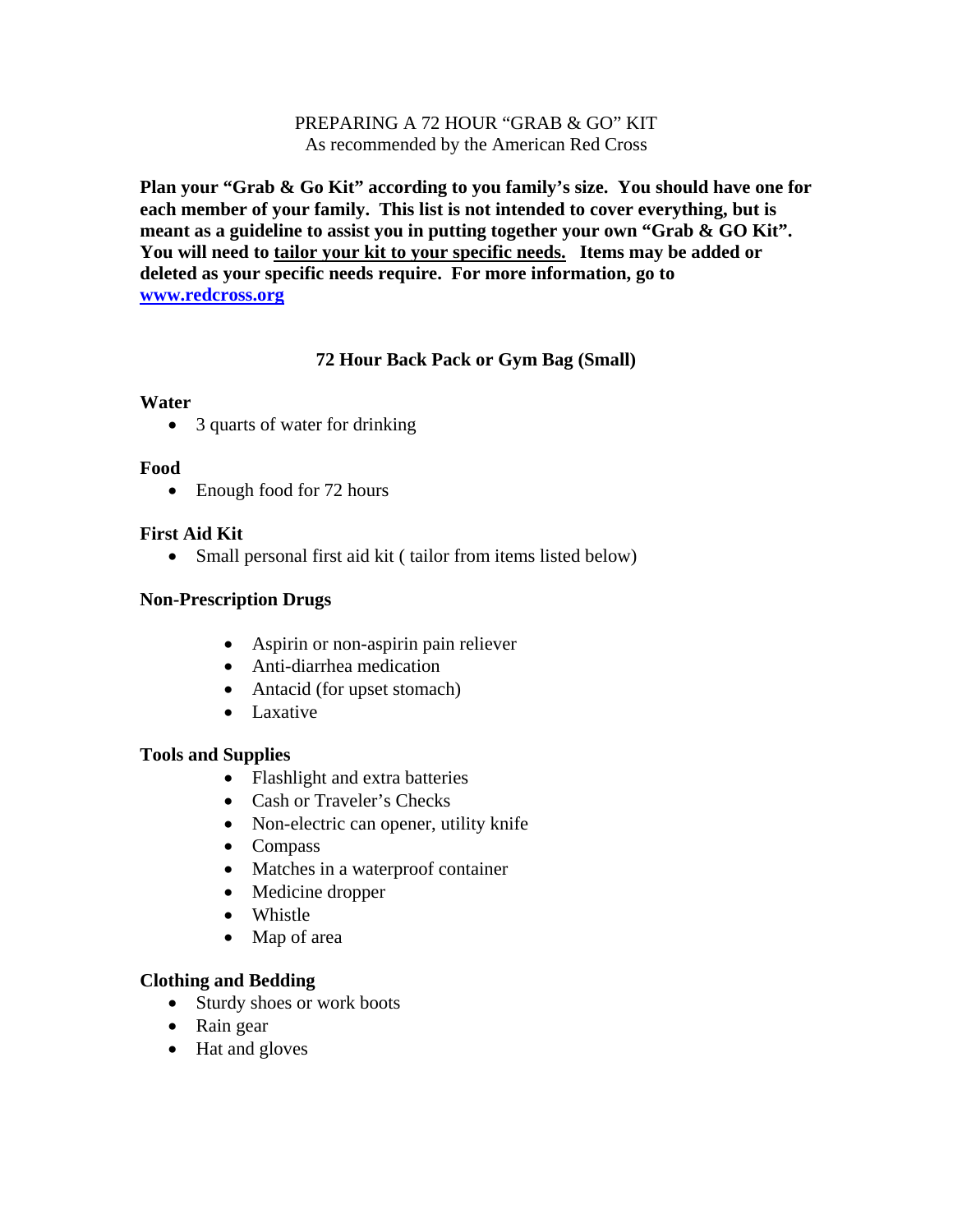#### **Sanitation**

- Toilet paper, towelettes
- Feminine supplies
- Personal hygiene items
- Plastic garbage bags, ties (for personal sanitation uses)
- Disinfectant

## **72 Hour Family Kit (large)**

### **Water**

• You should have at least 1 to 2 gallons of water per person for drinking and sanitation.

#### **Food**

- Enough food for each person for 72 hours.
	- Ready to –eat canned meats, fruits and vegetables Canned Juices High energy foods Vitamins Food for infants Comfort/stress foods

## **First Aid Kit**

- (20) adhesive bandages (assorted sizes)
- (1)  $5"x9"$  sterile dressing
- (1) conforming roller gauze bandage
- (2) triangular bandages
- (2)  $3"x3"$  sterile gauze pads
- (2)  $4"x4"$  sterile gauze pads
- (1) roll 3" cohesive bandage
- (2) germicidal hand wipes or waterless alcohol-based hand sanitizer
- $\bullet$  (6) antiseptic wipes
- (2) pair large medical grade non-latex gloves
- Adhesive tape, 2" width
- Antibacterial ointment
- Cold pack
- Scissors (small, personal)
- Tweezers
- CPR breathing barrier

## **Non-Prescription Drugs**

- Aspirin or non-aspirin pain reliever
- Anti-diarrhea medication
- Syrup of Ipecac (to induce vomiting if advised by Poison Control Center)
- Antacid (for upset stomach)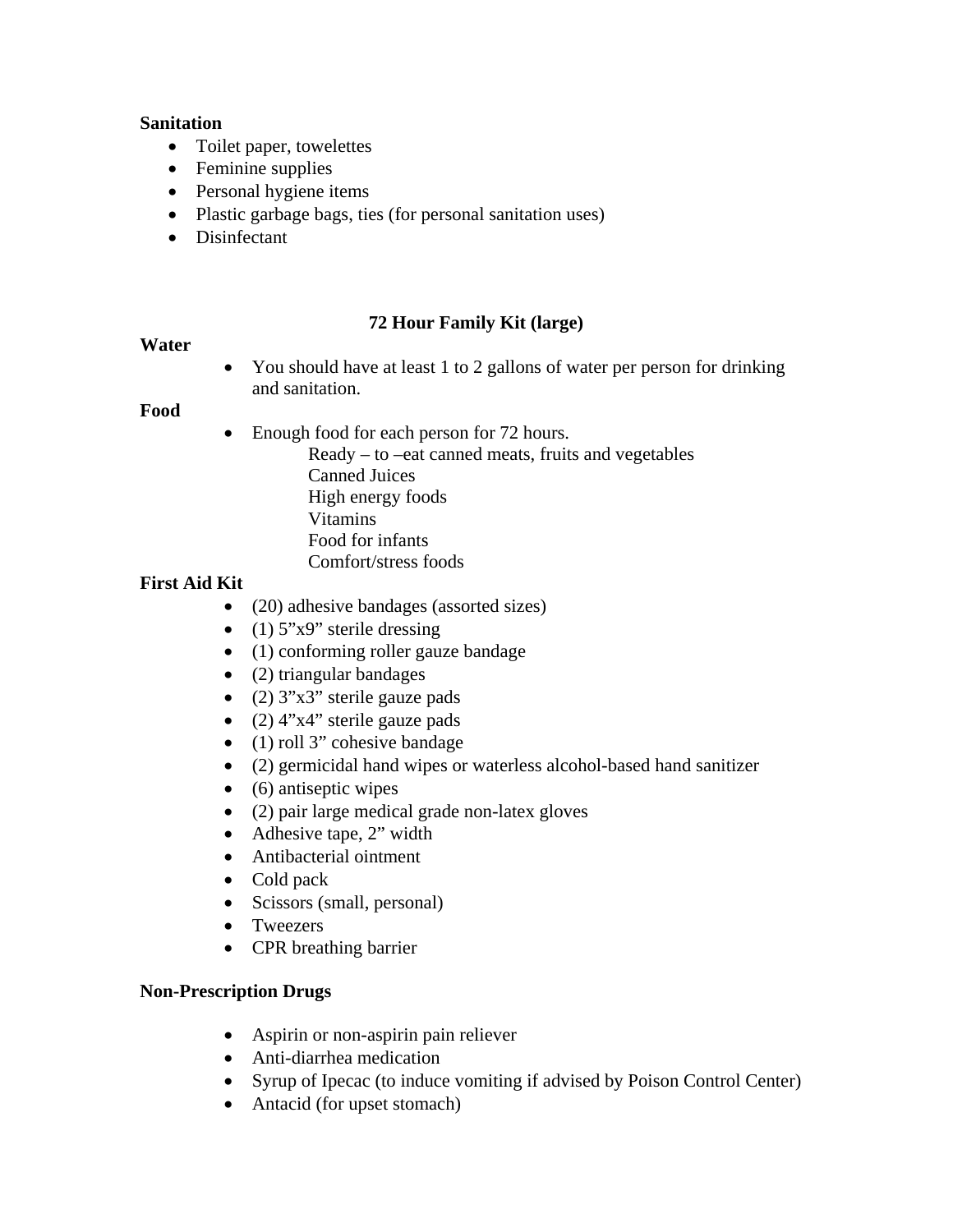- Laxative
- Activated charcoal (use if advised by Poison Control Center)

## **Tools and Supplies**

- Mess kits or paper cups, plates and plastic utensils
- Battery operated radio and extra batteries
- Flashlight and extra batteries
- Cash or Traveler's Checks
- Non-electric can opener, utility knife
- Tent or tarp
- Pliers
- Tape
- Compass
- Matches in a waterproof container
- Aluminum foil
- Plastic storage containers
- Paper, pencil
- Needles, thread
- Medicine dropper
- Shut-off wrench (to turn off household gas and water)
- Whistle
- Plastic sheeting
- Map of area

## **Sanitation**

- Toilet paper, towelettes
- Soap, liquid detergent
- Feminine supplies
- Personal hygiene items
- Plastic garbage bags, ties (for personal sanitation uses)
- Plastic bucket with lid
- Disinfectant
- Household chlorine bleach

## **Clothing and Bedding**

- Sturdy shoes or work boots
- Rain gear
- Blankets or sleeping bags
- Hat and gloves
- Thermal underwear
- Sunglasses

## **Special items**